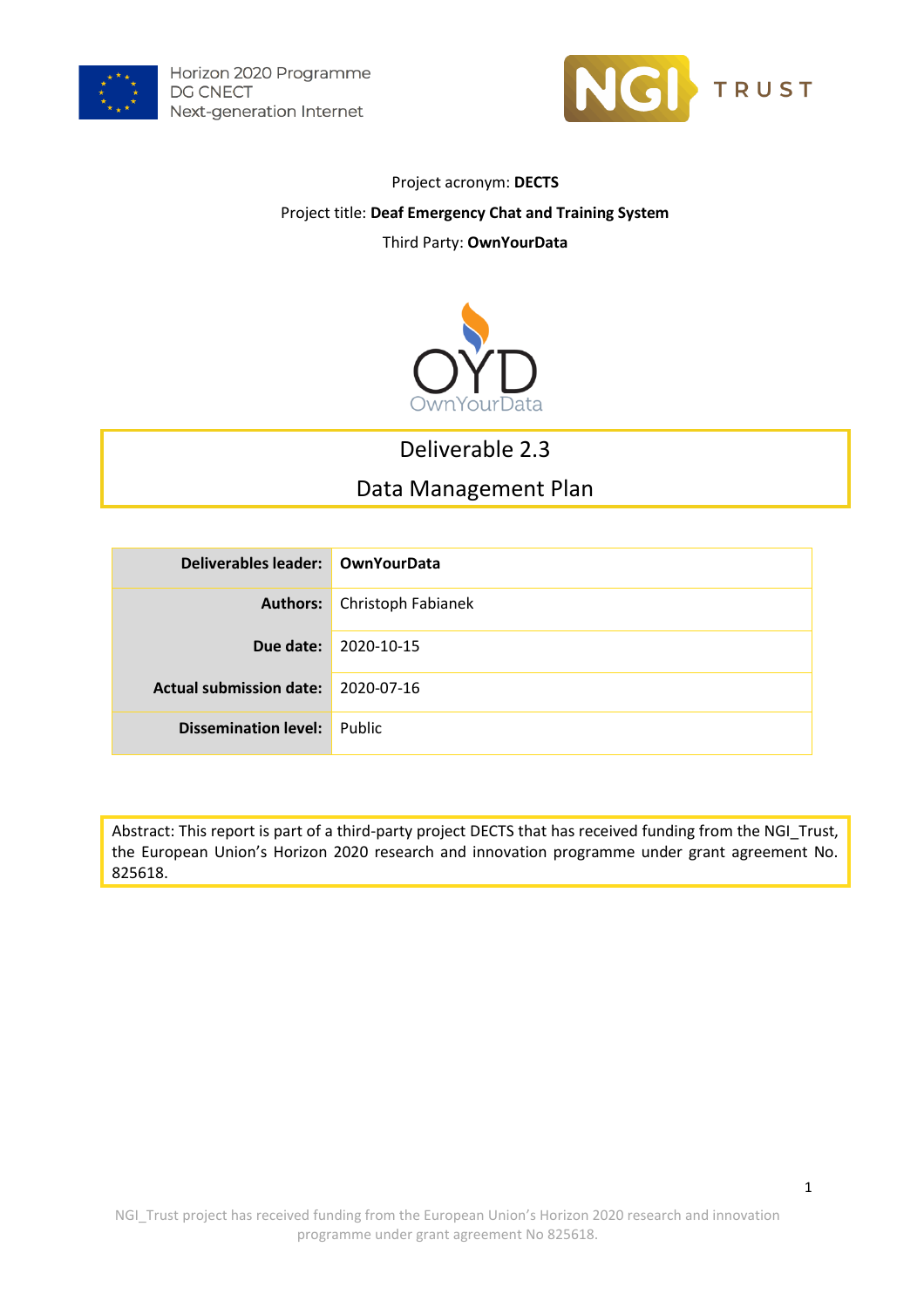



## Document Revision History

| Date       | <b>Version</b>            | Author/Editor/Contributor             | Summary of main changes /<br><b>Status</b>   |  |  |
|------------|---------------------------|---------------------------------------|----------------------------------------------|--|--|
| 2020-03-24 | 0.1                       | Christoph Fabianek                    | Initial document                             |  |  |
| 2020-05-15 | 0.9                       | Christoph Fabianek                    | Version ready for review                     |  |  |
| 2020-05-31 | Christoph Fabianek<br>1.0 |                                       | First release                                |  |  |
| 2020-07-16 | 1.1                       | Christoph Fabianek, Eduard Gringinger | final<br>release<br>Second<br>and<br>release |  |  |

## Disclaimer

The sole responsibility for the content of this publication lies with the authors. It does not necessarily reflect the opinion of the European Commission. The European Commission is not responsible for any use that may be made of the information contained therein.

# Copyright

This document may not be copied, reproduced, or modified in whole or in part for any purpose without written permission from the NGI Consortium. In addition, an acknowledgement of the authors of the document and all applicable portions of the copyright notice must be clearly referenced.

All rights reserved.

This document may change without notice.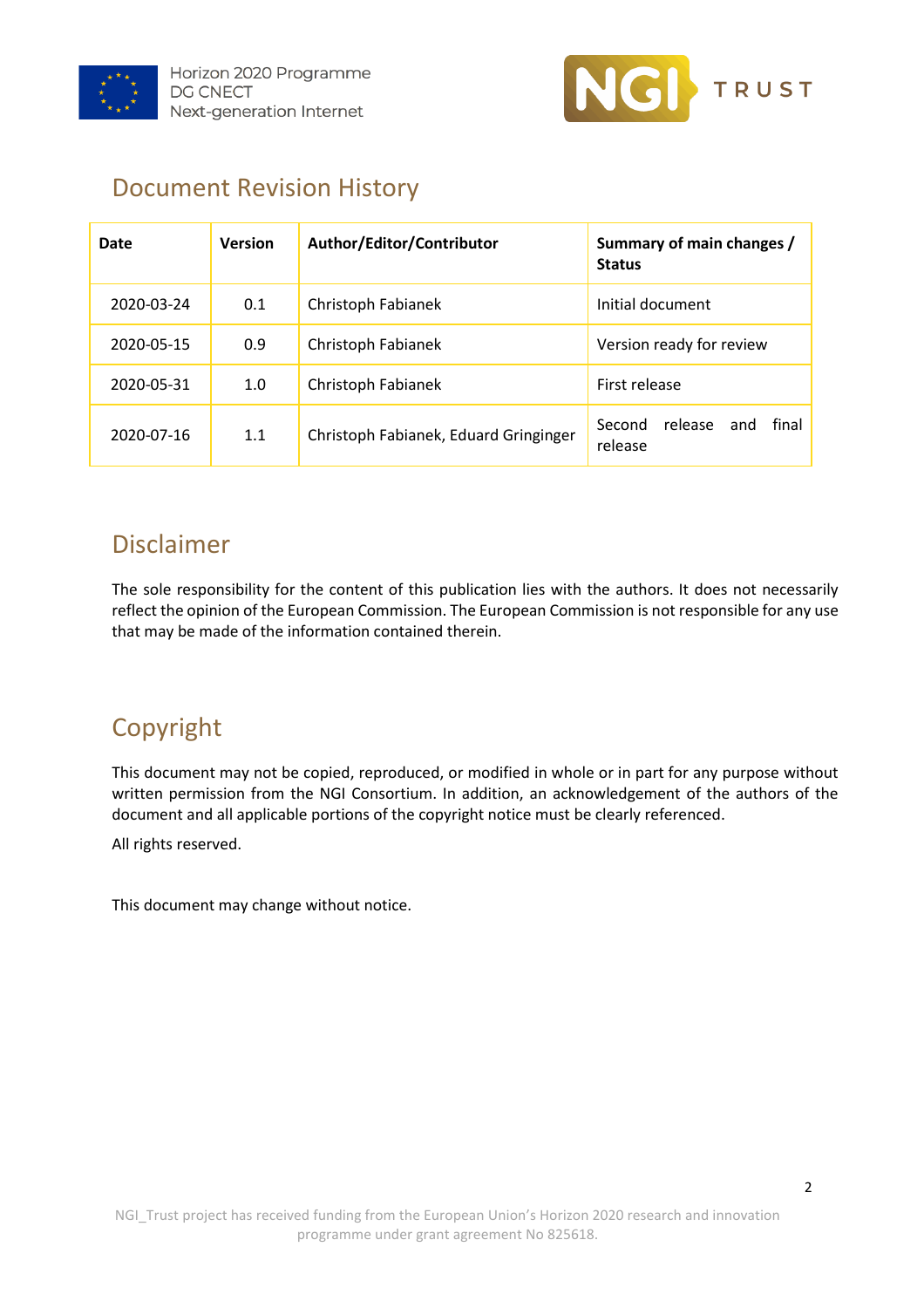



# Table of content

| $\mathbf{1}$   |     |  |
|----------------|-----|--|
| 2              |     |  |
|                | 2.1 |  |
| 3              |     |  |
|                | 3.1 |  |
|                | 3.2 |  |
|                | 3.3 |  |
|                | 3.4 |  |
| $\overline{4}$ |     |  |
|                | 4.1 |  |
|                | 4.2 |  |
|                | 4.3 |  |
| 5              |     |  |
| 6              |     |  |
|                | 6.1 |  |
|                | 6.2 |  |
|                | 6.3 |  |
| $\overline{7}$ |     |  |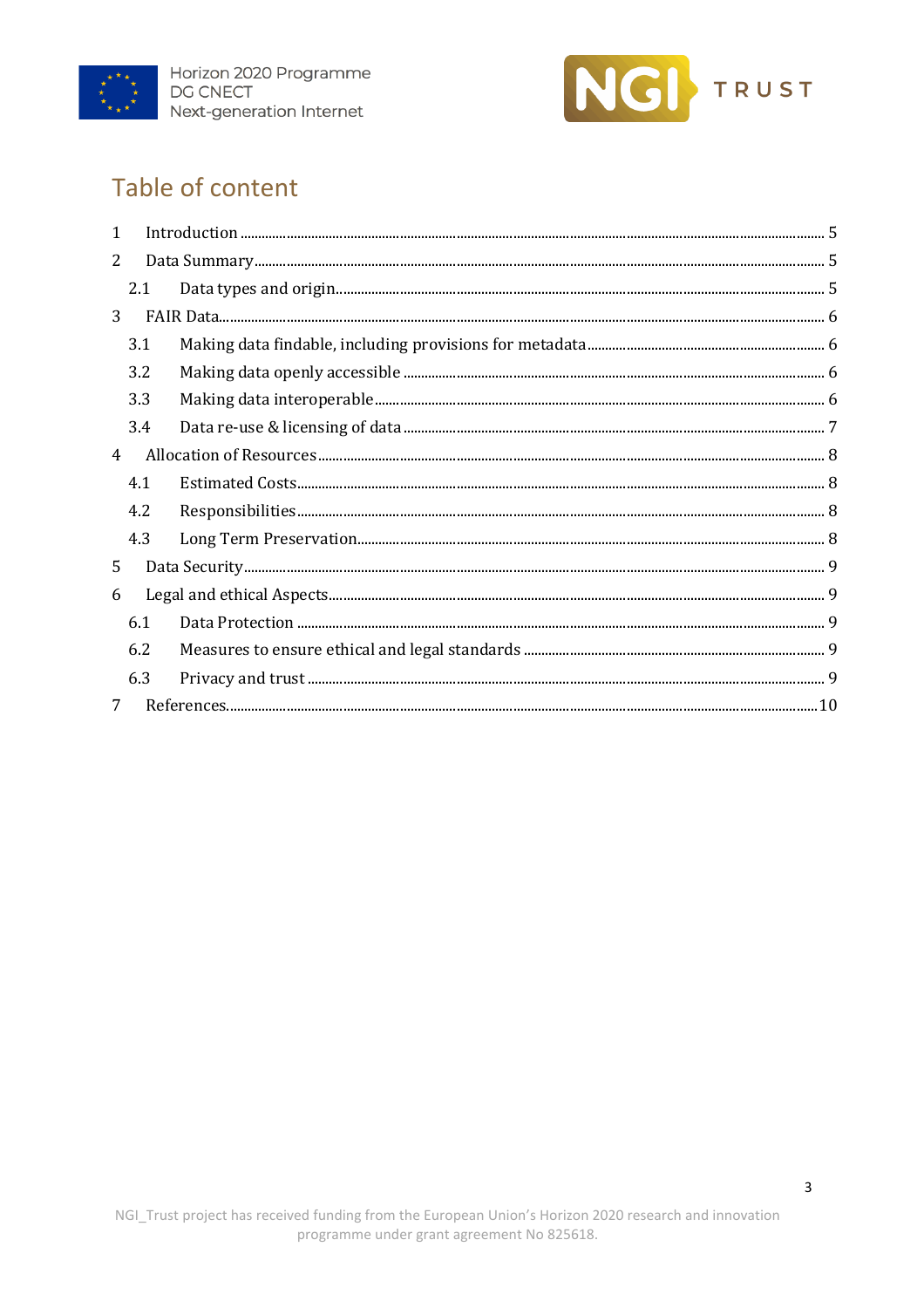



## Executive Summary

The deliverable provides a Data Management Plan (DMP) for the DECTS project. This document is the first version of the DMP. It is a living document and will be updated whenever relevant changes occur to the project.

In the DECTS project we implement and evaluate an end-to-end workflow for deaf and hard of hearing persons for consent management, secure and privacy preserving personal data provisioning in case of an emergency and rolling out the existing Austrian solution at the European level.

The current DMP version describes two datasets with personal identifiable information that are used in the course of the project.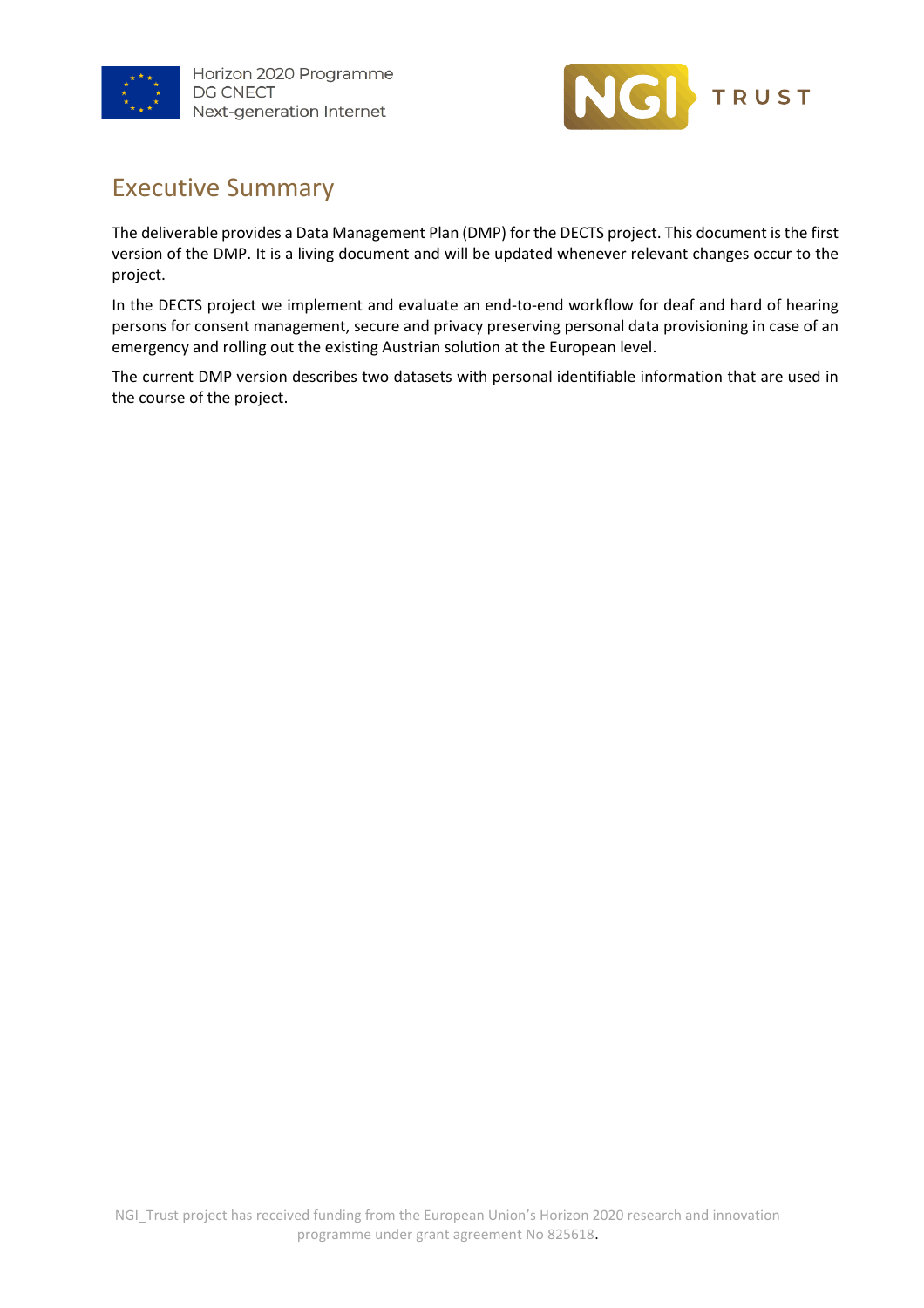



## <span id="page-4-0"></span>1 Introduction

This version of the Data Management Plan (DMP) is the second iteration released in project month three and is based on the DMP from the Data Market Austria [\(https://datamarket.at,](https://datamarket.at/) public delivery 1.3) project that funded the original development of Semantic Containers. The document has been created by OwnYourData, the project partner in charge of the project data management task, in consultation with the other project partner MeeCode by Mario Murent. The DMP describes the data that the project collects and generates, how it will be exploited and how it will be curated and preserved.

The consortium partner OwnYourData is responsible for implementing the Data Management Plan and ensures that it is reviewed and revised during the project runtime. New versions of the DMP will be created whenever important changes to the project occur due to inclusion of new datasets, changes in consortium policies or external factors. At the project end, a final version of the DMP will be released.

## <span id="page-4-1"></span>2 Data Summary

#### <span id="page-4-2"></span>2.1 Data types and origin

The following data types are included in the Data Vault:

- Owner information: account information of a user
- Emergency data: additional information provided in the course of an emergency chat
- Any other data added through installed plugins

The following data types are included in a Semantic Container (used as Chat Bot in the Deaf Emergency Training System):

- Owner information (i.e., operator of the Semantic Container)
- Semantic description of the data in the container
- Additional Metadata about the container (incl. processing capabilities)
- Payload (actual data stored in the container, i.e., chat protocols)
- Logging information about accessing the Semantic Container

The current version of the DMP reflects processing of the following datasets:

- Emergency data in the Data Vault
- Chat Protocol in the Semantic Container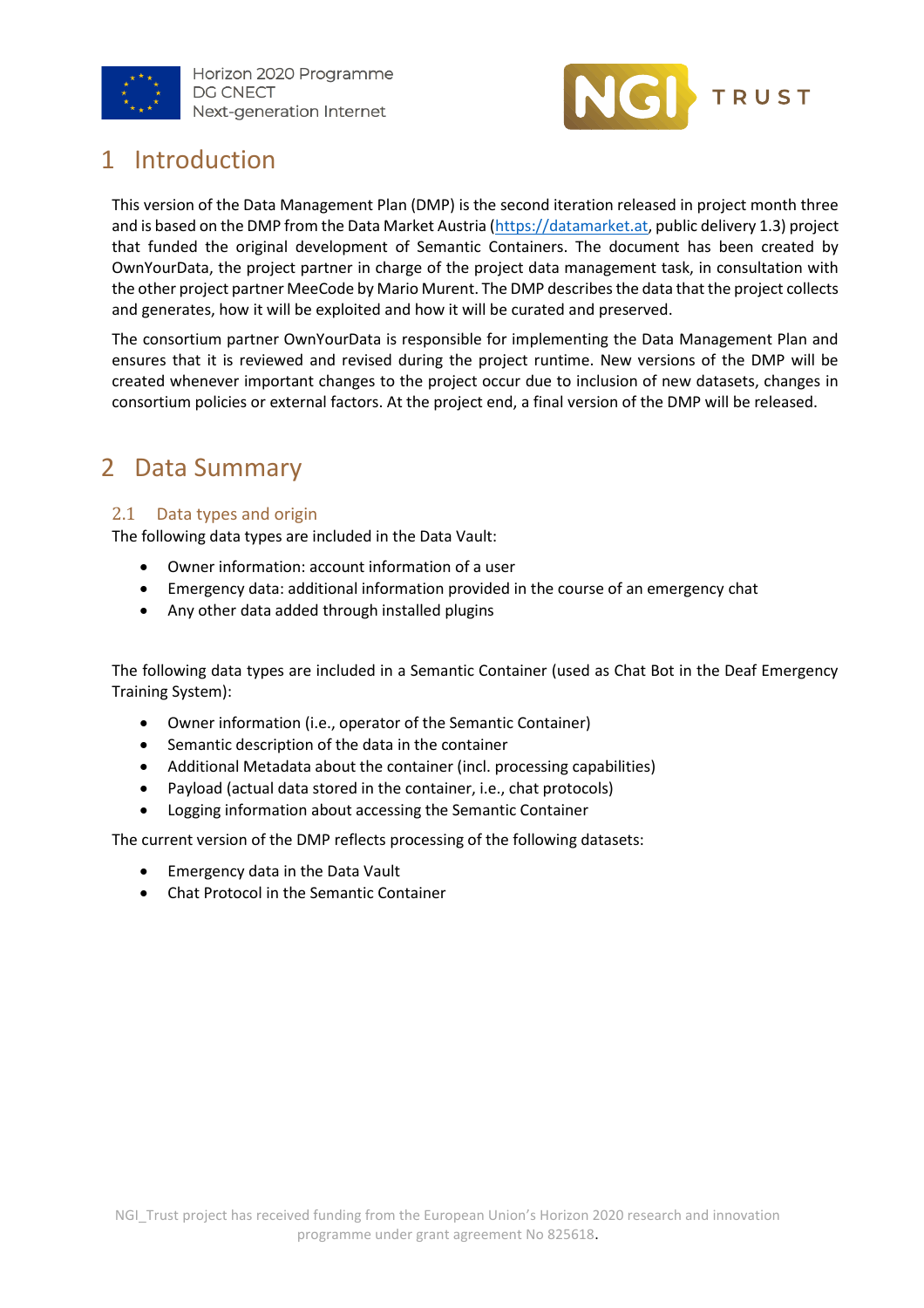



### <span id="page-5-0"></span>3 FAIR Data

#### <span id="page-5-1"></span>3.1 Making data findable, including provisions for metadata

Semantic Container provides a platform for sharing commercial and non-commercial data. To make data discoverable, metadata is provided through API endpoints. A detailed and up-to-data description of the API service endpoints is available here:

<https://api-docs.ownyourdata.eu/semcon/>

A detailed description of the metadata attributes can be found in the current version of the Semantic Container Design Document available here:

<https://www.ownyourdata.eu/semcon/design>

The OwnYourData Data Vault also provides API endpoints documented here: <https://api-docs.ownyourdata.eu/datavault/>

A complete and immutable audit trail for data access is available within the OwnYourData Data Vault in the User menu > Access Log. (Each create / read / update / delete operation is linked through the hash value of the previous operation and the complete record is stored in the Ethereum Blockchain. With this approach it is not possible to add, edit, nor delete any entries in the access log.)

#### <span id="page-5-2"></span>3.2 Making data openly accessible

Semantic Container can store and provide open, closed, and semi-closed data. It is up to the data providing container operator (data controller) to decide if and how data is made accessible to defined recipients. In case data is shared between two parties the following mechanisms exist within a Semantic Container to provide access control:

- 1. OAuth 2.0: OAuth is an open standard for access delegation and Semantic Container use the Authorization Framework based on Bearer Token Usage as described in RFC 6750.
- 2. Usage Policy matching: two Semantic Container exchange data if and only if the receiving container has a Usage Policy that is equal or a subset of the providing container. A semantic reasoner is used to evaluate compliance between the Usage Policies. Note: Usage Policies are based on the policy language as defined by the SPECIAL project [\(https://www.specialprivacy.eu\)](https://www.specialprivacy.eu/) in the following document: [https://www.specialprivacy.eu/images/documents/SPECIAL\\_D21\\_M12\\_V10.pdf](https://www.specialprivacy.eu/images/documents/SPECIAL_D21_M12_V10.pdf)
- 3. Digital Watermarking: optionally a unique digital fingerprint is applied to data provided by a Semantic Container, i.e., any data request results in a dataset with insignificant errors that uniquely identifies the recipient of the data set; in case such a dataset is leaked and appears in an unintended location, the person who originally requested and leaked the dataset can be identified

Of course, it is recommended to provide additional access control mechanisms to control access to a Semantic Container within a network.

The Data Vault provides a plugin system based on OAuth 2.0 to access and share data. Since data in the Data Vault is encrypted key management is an important issue to be clarified between sharing parties.

#### <span id="page-5-3"></span>3.3 Making data interoperable

To make data interoperable the Semantic Container platform as well as the OwnYourData Data Vault provide a standardized API documented here: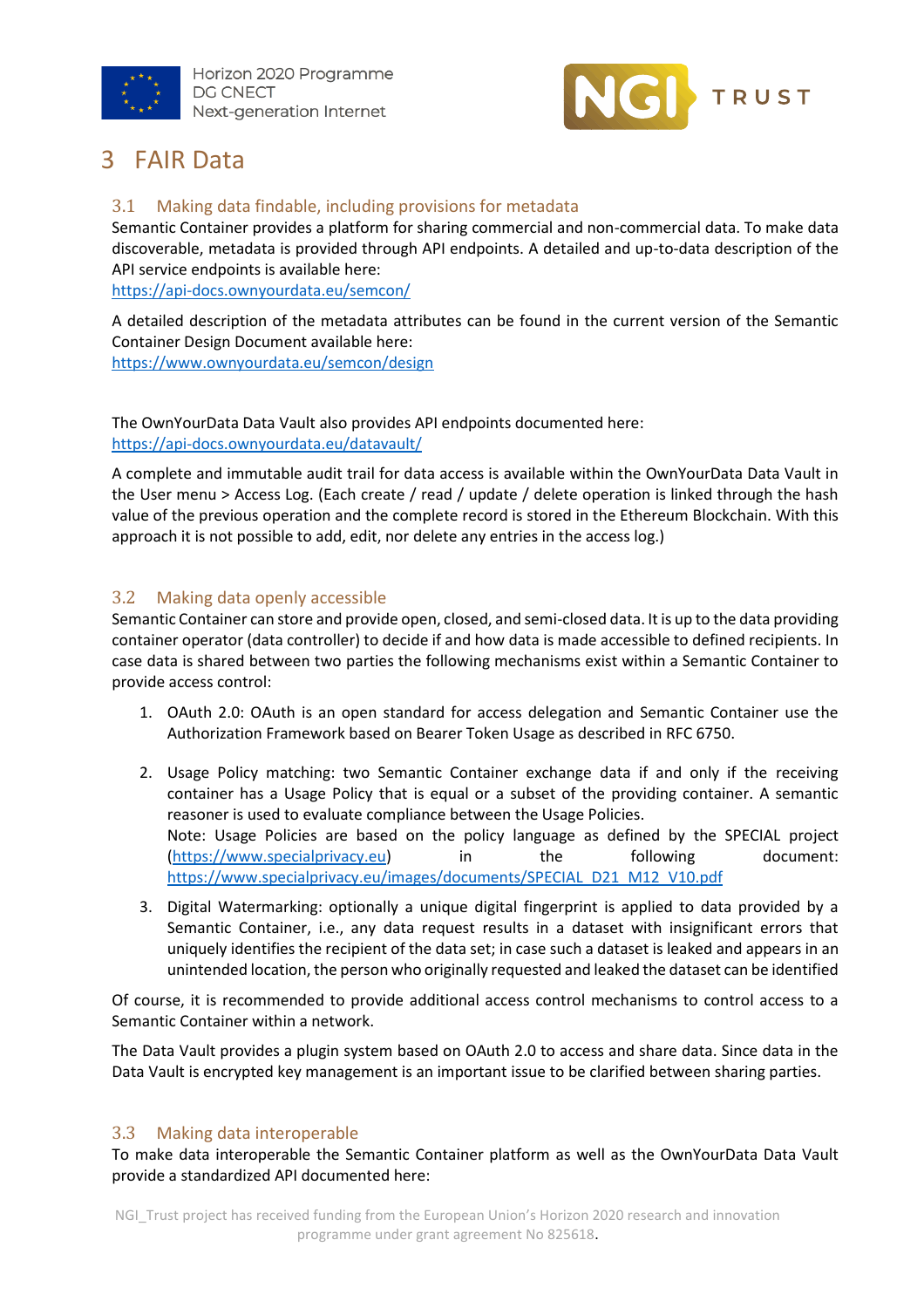



- Semantic Container:<https://api-docs.ownyourdata.eu/semcon/>
- Data Vault:<https://api-docs.ownyourdata.eu/datavault/>

Additionally, inter-container data operations for Semantic Container generate a well-defined provenance trail based on the PROV-O ontology:

<https://www.w3.org/TR/prov-o/>

#### <span id="page-6-0"></span>3.4 Data re-use & licensing of data

If data providers provide data that is licensed by third parties, they are responsible for disclosing and specifying the licensing terms.

All data, data operations, and the container itself are hashed and the information is written into the public Ethereum blockchain for auditability using the OwnYourData Notary service: [https://notary.ownyourdata.eu](https://notary.ownyourdata.eu/)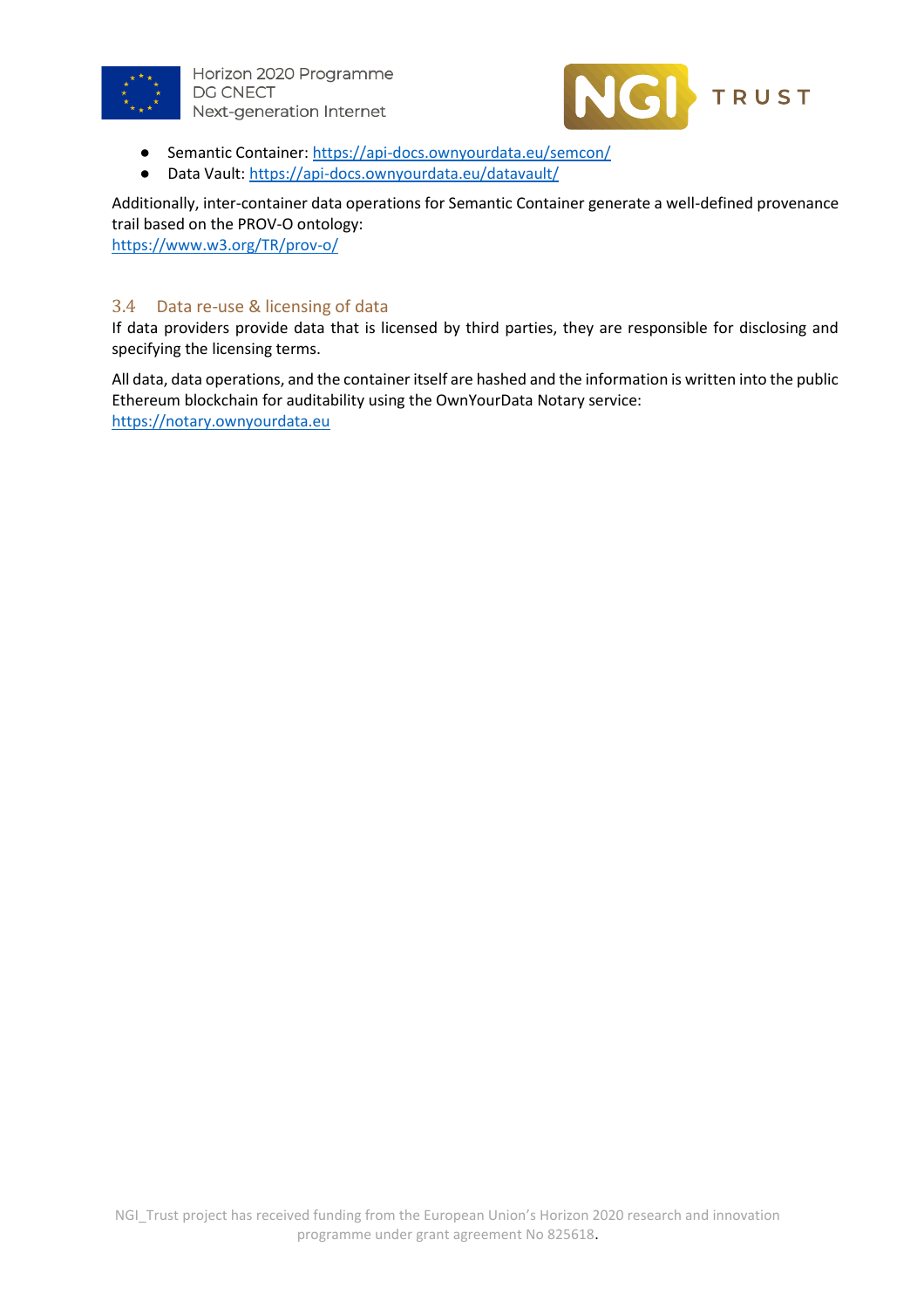



### <span id="page-7-0"></span>4 Allocation of Resources

#### <span id="page-7-1"></span>4.1 Estimated Costs

At the current state of the project, only a first estimation of costs is possible that occur for the data management task during the project runtime.

The Data Vault is hosted on a Kubernetes Cluster running on 3 root servers at netcup.de with a cost of  $\epsilon$ 5,99 per server and month. The cost for hosting the Data Vault is provided by OwnYourData at no charge.

The cost for hosting a Semantic Container (acting as a Chat Bot) on a root server at netcup.de is € 13,10. Note that such a server can easily host up to 20 containers and probably more.

Other services for Semantic Containers like notary, validation, billing, and digital watermarking are foreseen to be provided by OwnYourData at no charge.

#### <span id="page-7-2"></span>4.2 Responsibilities

The consortium partner OwnYourData is responsible for implementing the DMP and ensures that it is reviewed and revised during the project runtime.

Name and contact details of the person responsible during the project runtime:

Christoph Fabianek Michael Scherz Strasse 14 2540 Bad Vöslau [christoph@ownyourdata.eu](mailto:christoph@ownyourdata.eu) +43 677 617 53 112

The project will only be responsible for storing, preserving, and backing up the datasets mentioned in section 2 of this document. Any other data – either open, closed, or semi-closed – stored in Semantic Containers will be the responsibility of the respective container operator (data controller).

#### <span id="page-7-3"></span>4.3 Long Term Preservation

For long-term preservation of a dataset it is recommended to "commit" a container and store the resulting Docker image either on a public repository (e.g., [https://dockerhub.com\)](https://dockerhub.com/) or in a private repository. See the Semantic Container Design document for a description on how to commit a container.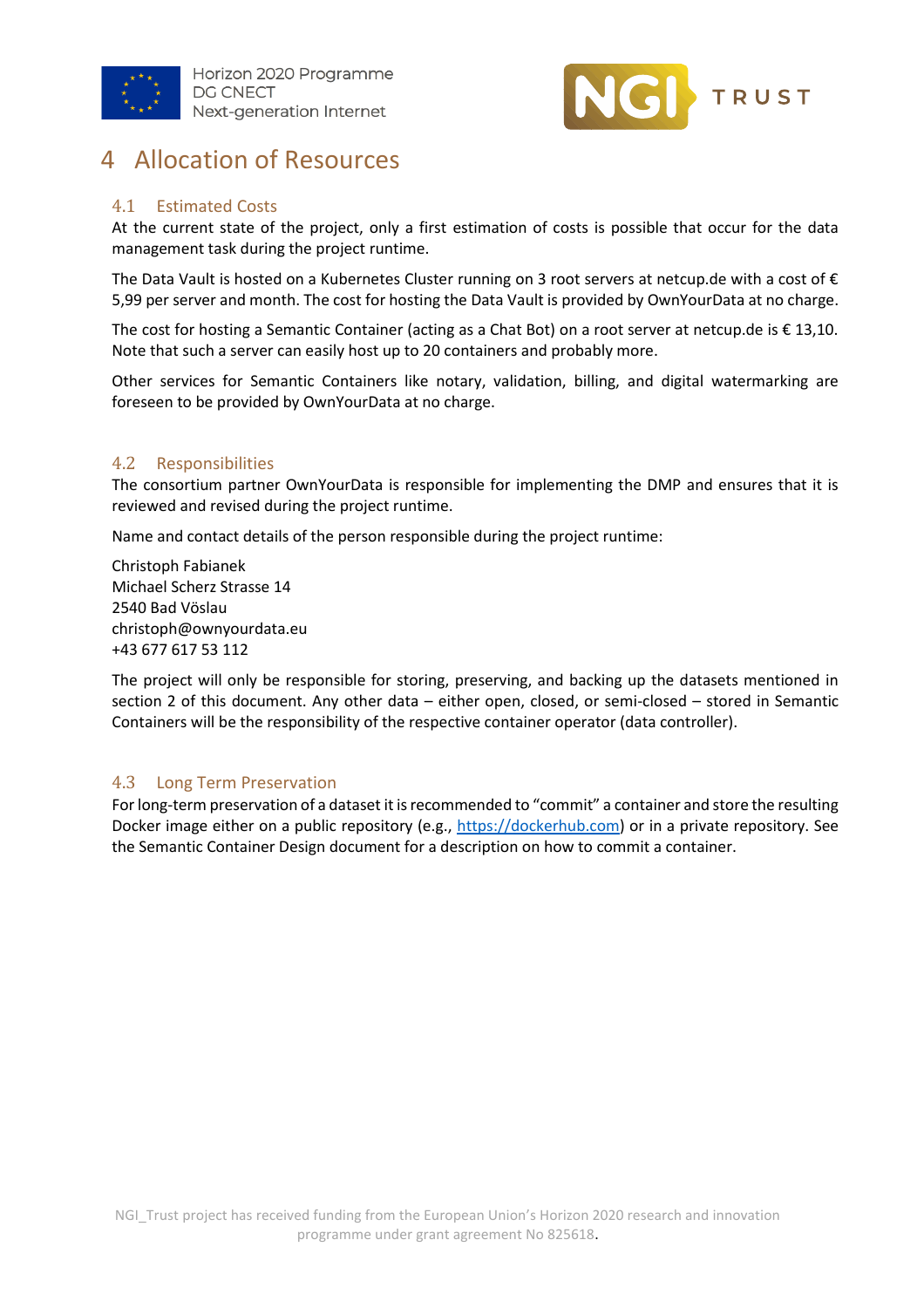



### <span id="page-8-0"></span>**Data Security**

Currently, Semantic Containers provide only a very basic level of security through Authorization. It is up to the Semantic Container operator (data controller) to perform regular backup and setup a recovery strategy. Risks related to data security (including illegal procurement or manipulation of data) especially for closed or semi-closed datasets need to be covered based on the concrete nature of the data by the person or organization operating a Semantic Container (the data controller).

# <span id="page-8-1"></span>6 Legal and ethical Aspects

This section addresses questions related to ethics and legal compliance of the included datasets and defines how ethical issues and IPR are managed in the project.

#### <span id="page-8-2"></span>6.1 Data Protection

Whenever personal data is processed, the compliance with the principles of data protection are to be proven by the controller. These principles encompass, for instance, data minimisation, meaning to only process the data necessary for the pursued purpose. Privacy by design indicates to create data processing technically already in favour of strong protection of personal data. The technical designs of Semantic Containers and the OwnYourData Data Vault are in line with the underlying tenor of avoiding or reducing data processing to the extent necessary.

#### <span id="page-8-3"></span>6.2 Measures to ensure ethical and legal standards

Measures to ensure compliance to ethical and legal standards are currently not part of the Semantic Container framework and the OwnYourData Data Vault. However, all measures are taken to ensure the use of legal and ethical unquestionable datasets in the course of the project.

#### <span id="page-8-4"></span>6.3 Privacy and trust

Issues of privacy and trust amongst data trading participants need to be identified by the Semantic Container operator (data controller) as well as the Data Vault operator (Verein zur Förderung der selbstständigen Nutzung von Daten / Public charity to foster personal use of data, ZVR<sup>1</sup>: 789007092). The following list of indicators leading to negative levels of privacy and trust are used as guideline:

- an inconsistent level of protection for natural persons and private data;
- divergences in the handling and storage of data hampering the free movement of personal data;
- a lack of knowledge regarding data sharing;
- difficulties in determining the trustworthiness of data suppliers;
- lack of knowledge of the law leading to potential violations;
- inconsistent levels of protection for members across participating organisations.

<sup>1</sup> use this link to query the ZVR number in the register of associations from the Austrian interior ministry: <https://citizen.bmi.gv.at/at.gv.bmi.fnsweb-p/zvn/public/Registerauszug>